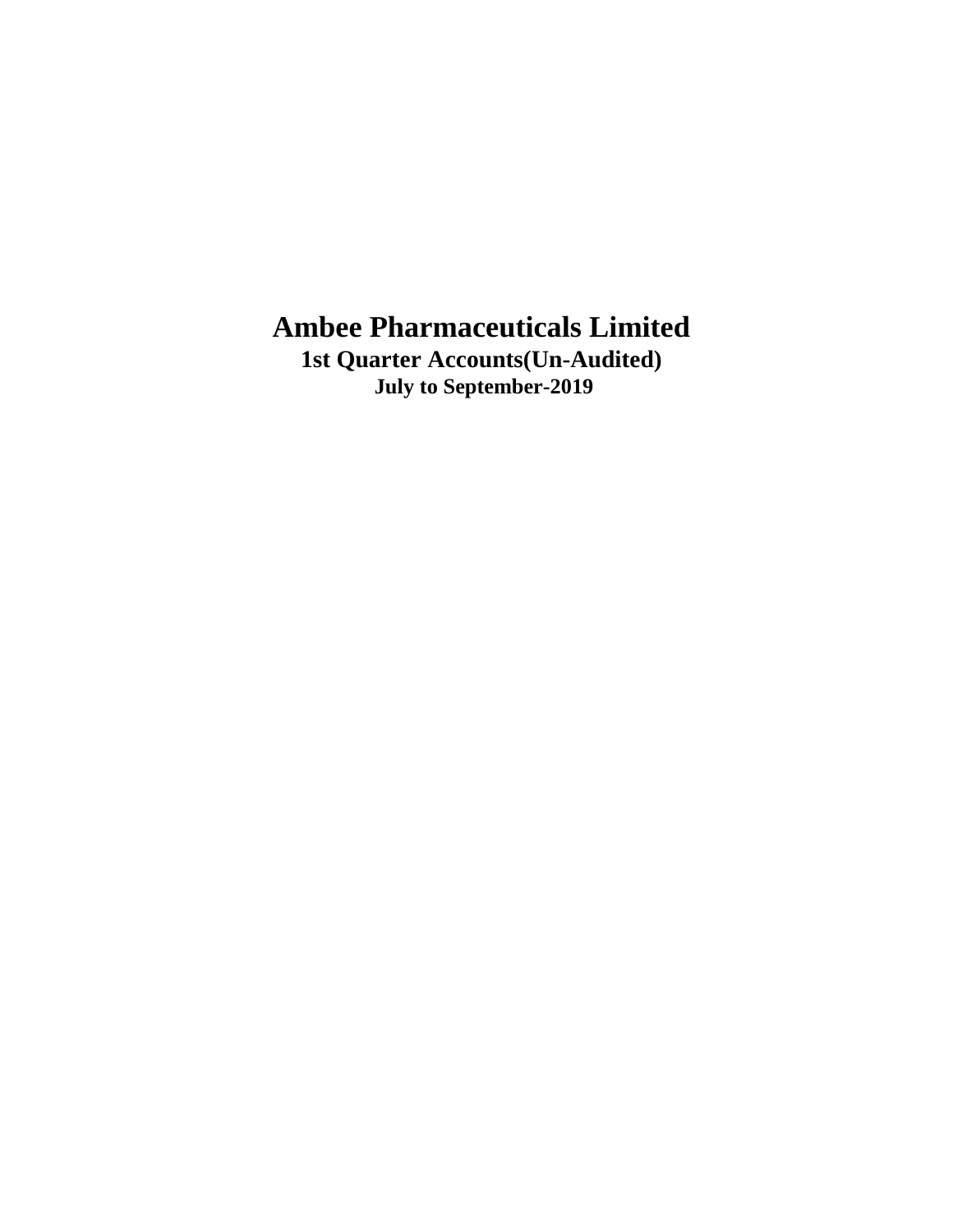## *Statement of Financial Position (Un-audited)*

**As at 30 September 2019**

*Taka '000*

| <b>ASSETS:</b><br>107,308<br><b>Non-Current Assets:</b><br>3<br>107,308<br>Property, Plant & Equipment -Carrying Value<br><b>Current Assets:</b><br>298,909<br>Inventories<br>4<br>145,788<br><b>Trade Receivable</b> | 65,491<br>81,051 | 109,131<br>109,131<br>293,863<br>144,528 |
|-----------------------------------------------------------------------------------------------------------------------------------------------------------------------------------------------------------------------|------------------|------------------------------------------|
|                                                                                                                                                                                                                       |                  |                                          |
|                                                                                                                                                                                                                       |                  |                                          |
|                                                                                                                                                                                                                       |                  |                                          |
|                                                                                                                                                                                                                       |                  |                                          |
|                                                                                                                                                                                                                       |                  |                                          |
|                                                                                                                                                                                                                       |                  | 65,053                                   |
| Advances, Deposits and Pre-payments<br>5                                                                                                                                                                              |                  | 78,714                                   |
| 6<br>Cash and Cash Equivalents                                                                                                                                                                                        | 6,579            | 5,568                                    |
| <b>Total Assets</b><br>406,217                                                                                                                                                                                        |                  | 402,994                                  |
| <b>EQUITY AND LIABILITIES:</b>                                                                                                                                                                                        |                  |                                          |
| <b>Capital and Reserves:</b>                                                                                                                                                                                          | 59,612           | 57,810                                   |
| Share Capital                                                                                                                                                                                                         | 24,000           | 24,000                                   |
| Tax-Holiday Reserve                                                                                                                                                                                                   | 5,134            | 5,134                                    |
| Retained Earnings- As per statement of changes in equity                                                                                                                                                              | 30,478           | 28,676                                   |
| <b>Non-Current Liabilities:</b>                                                                                                                                                                                       | 8,797            | 9,462                                    |
| Deferred Tax Liabilities<br>Annexure-A                                                                                                                                                                                | 7,540            | 7,662                                    |
| Lease Finance (Non-Current Portion)<br>7(A)                                                                                                                                                                           | 1,257            | 1,800                                    |
| <b>Current Liabilities and Provisions:</b><br>337,808                                                                                                                                                                 |                  | 335,722                                  |
| 100,344<br>Short Term Credit Facility                                                                                                                                                                                 |                  | 96,841                                   |
| Lease Finance (Current Portion)<br>7(B)                                                                                                                                                                               | 3,026            | 4,303                                    |
| Laibilities for Goods and Others                                                                                                                                                                                      | 11,385           | 11,078                                   |
| Laibiliteis for expenses                                                                                                                                                                                              | 11,956           | 11,252                                   |
| Laibilities for Other Finance<br>163,448                                                                                                                                                                              |                  | 165,151                                  |
| Provission for Income Tax                                                                                                                                                                                             | 36,222           | 35,784                                   |
| Workers Profit Participation Fund                                                                                                                                                                                     | 7,896            | 7,778                                    |
| <b>Unclaim Dividend</b>                                                                                                                                                                                               | 3,531            | 3,535                                    |
| <b>Total Equity And Liabilities</b><br>406,217                                                                                                                                                                        |                  | 402,994                                  |
| Net Asset Value per share (NAV)                                                                                                                                                                                       | 24.84            | 24.09                                    |

**Sd/-** (A.K.M. Khairul Aziz) **Sd/-** Chief Financial Officer

**Sd/- Sd/- Sd/-** (Sakina Miraly) (Serajul Islam) (Nurjehan Hudda) Director Director Director

> Company Secretary (Jahagir Alam)

Dhaka November 28, 2019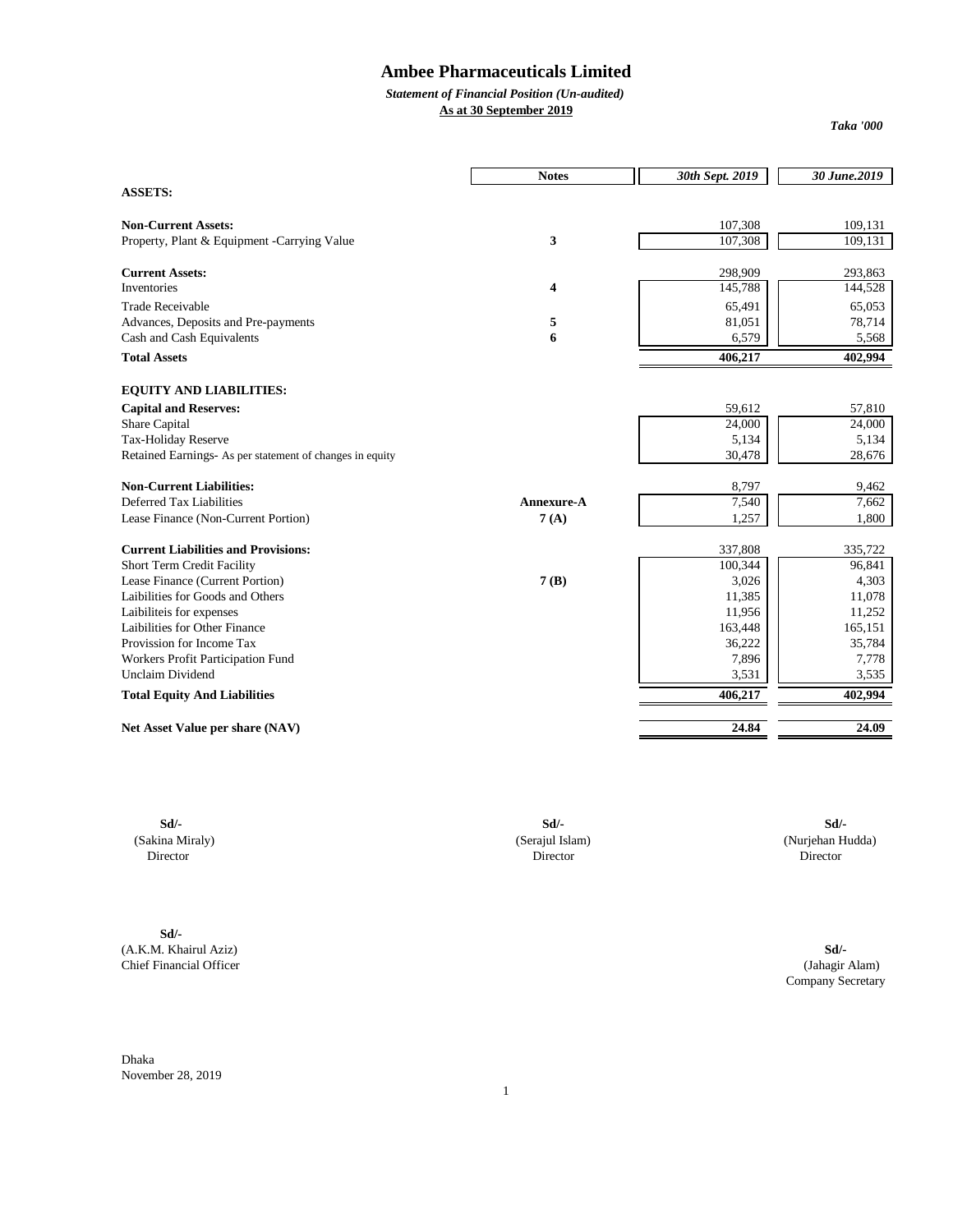## **Statement of Comprehensive Income** *For the 1st Quarter ended 30 th September 2019* **(Unaudited)**

|                                           |              |               | <b>Taka '000</b> |
|-------------------------------------------|--------------|---------------|------------------|
|                                           | <b>Notes</b> | July-Sept. 19 | July-Sept. 18    |
| <b>Revenue (Turnover) from Net Sales</b>  |              | 78,228        | 86,045           |
| Cost of Goods Sold                        | 8            | (35, 955)     | (39, 328)        |
| <b>Gross Profit</b>                       |              | 42,273        | 46,717           |
| <b>Operating Expenses:</b>                |              | (38, 175)     | (42, 183)        |
| <b>Administrative Expenses</b>            | 9            | (3,955)       | (4,203)          |
| Marketing and Selling Expenses            | 10           | (34,220)      | (37,980)         |
| <b>Profit for Operation</b>               |              | 4,098         | 4,534            |
| <b>Financial Expenses</b>                 |              | (1,740)       | (1,829)          |
| <b>Profit Before Contribution to WPPF</b> |              | 2,358         | 2,705            |
| Contribution to WPPF                      |              | (118)         | (135)            |
| <b>Net Profit before income-tax</b>       |              | 2,240         | 2,570            |
| <b>Provision for income -tax</b>          |              | (438)         | (548)            |
| <b>Current Tax</b>                        |              | (560)         | (642)            |
| Deferred Tax Income/ (Expenses)           | Annexure-A   | 122           | 94               |
| <b>Net Profit after income-tax</b>        |              | 1,802         | 2,022            |
| <b>Number of Shares</b>                   |              | 2,400         | 2,400            |
| <b>Earnings Per Share (EPS)</b>           | 11           | 0.75          | 0.84             |

Director Director (Serajul Islam) Director **Sd/-**

**Sd/- Sd/-** (Sakina Miraly) (Nurjehan Hudda)

**Sd/- Sd/-** (A.K.M. Khairul Aziz) (Jahangir Alam) Chief Financial Officer Company Secretary

Dhaka November 28, 2019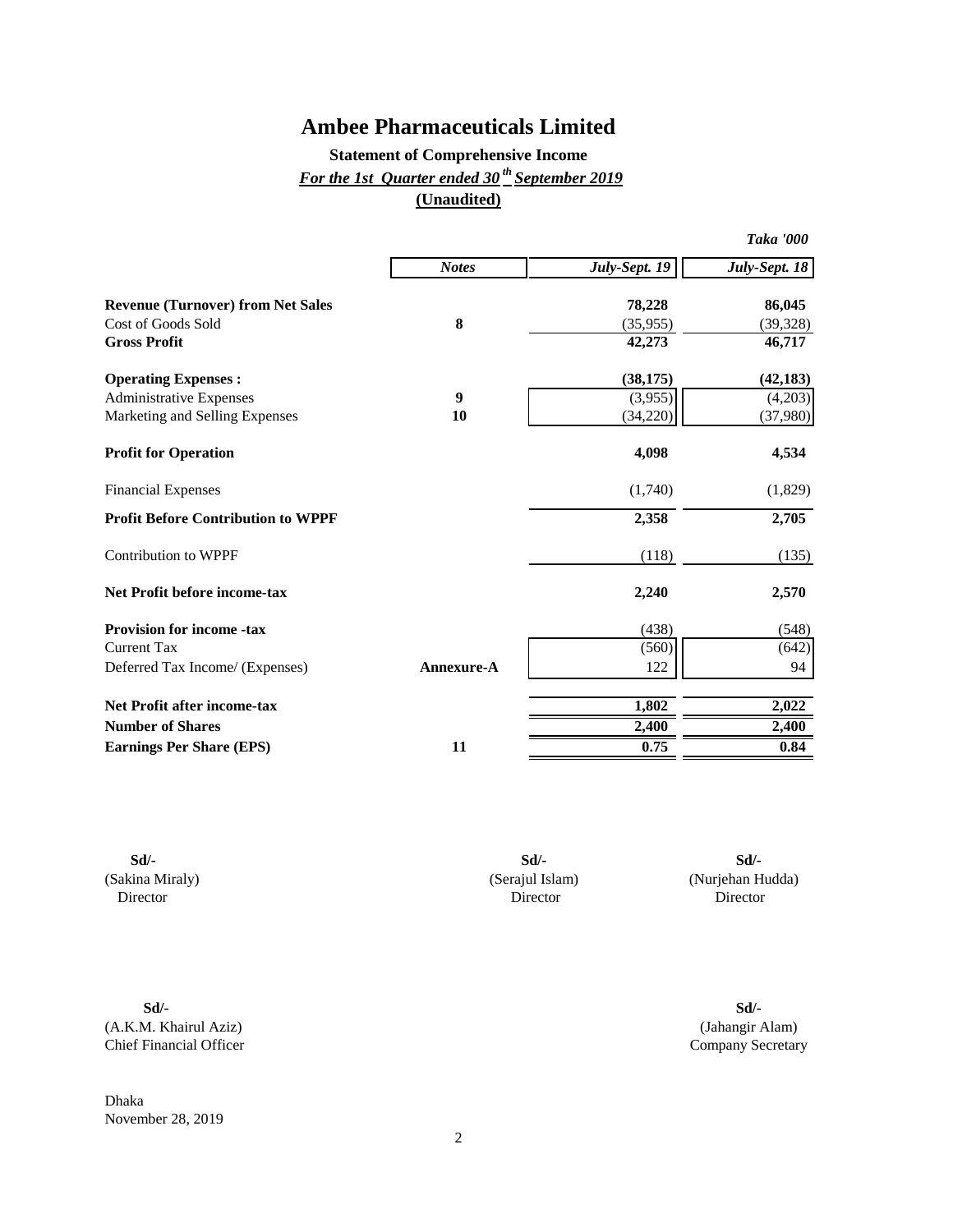**Statement of Changes in Equity** *For the 1st quarter ended September 30, 2019* **(Unaudited)**

### **As at September 30,2019** *Taka '000*

**Share Tax Holiday Retained Capital Reserve Earning** At 1st July 2019 **24,000** 5,134 **28,676 57,810** Net Profit after income-tax July to Septmber 2019  $\qquad \qquad$  - 1,802 1,802 1,802 At 30th September 2019 24,000 5,134 30,478 59,612 At 30th June 2019 **24,000 24,000 24,000 5,134 28,676 57,810 Total**

### **As at September 30,2018** *Taka '000*

|                                                   | <b>Share</b> | <b>Tax Holiday</b>        | <b>Retained</b> | <b>Total</b> |  |
|---------------------------------------------------|--------------|---------------------------|-----------------|--------------|--|
|                                                   | Capital      | Earning<br><b>Reserve</b> |                 |              |  |
| At 1st July 2018                                  | 24,000       | 5,134                     | 32,509          | 61,643       |  |
| Net Profit after income-tax July to Septmber 2018 |              |                           | 2,021           | 2,021        |  |
| At 30th September 2018                            | 24,000       | 5.134                     | 34,530          | 63,664       |  |
| At 30th June 2018                                 | 24,000       | 5.134                     | 32,509          | 61,643       |  |

**Sd/- Sd/-** (Sakina Miraly) Director

**Sd/-** (A.K.M. Khairul Aziz) Chief Financial Officer

Dhaka November 28, 2019

Director Director (Serajul Islam) (Nurjehan Hudda) **Sd/-**

> (Jahangir Alam) Company Secretary **Sd/-**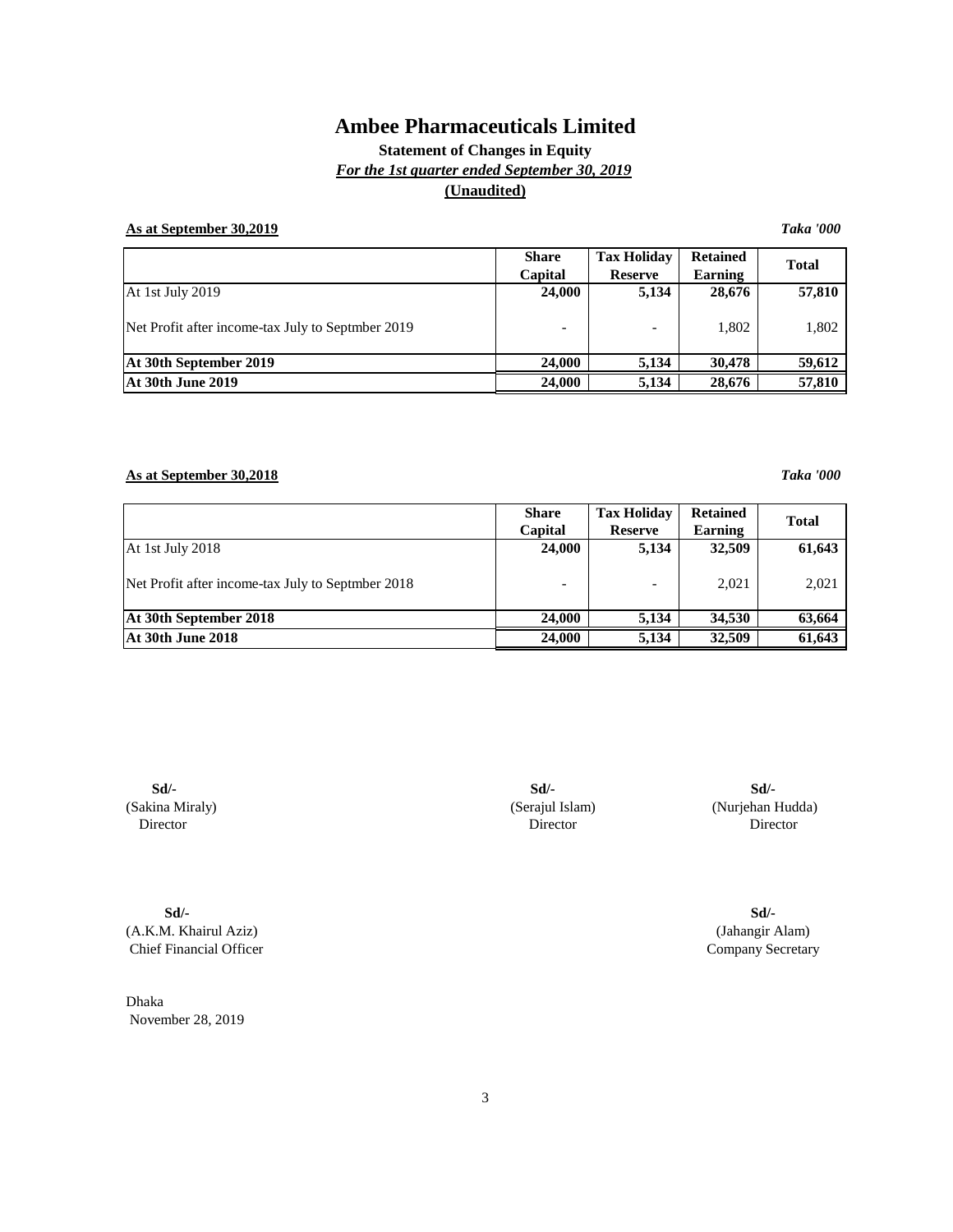### **Statement of Cash Flows**

*For the period from 01 July 2019 to 30th September 2019*

**(Unaudited)**

*Taka '000*

|                                                  | July-Sept 2019 | July-Sept 2018 |
|--------------------------------------------------|----------------|----------------|
| <b>Cash Flows from Operating Activities:</b>     |                |                |
| Collection from turnover                         | 77,790         | 84,815         |
| Payments for cost and expenses                   | (72, 533)      | (78, 302)      |
| <b>Finance Expenses</b>                          | (1,740)        | (1,829)        |
| Income-tax paid/deducted at source               | (2, 458)       | (1,748)        |
| <b>Cash Generated from Operating Activities:</b> | 1,059          | 2,936          |
| <b>Cash Flows from Investing Activities:</b>     |                |                |
| <b>Acquisition of Fixed Assets</b>               | (24)           | (200)          |
| <b>Cash Generated From Investment Activities</b> | (24)           | (200)          |
| <b>Cash Flows from Financing Activities:</b>     |                |                |
| <b>Short Term Credit Facilities</b>              | 3,503          |                |
| <b>Other Finance</b>                             | (1,703)        | 2,245          |
| Dividend Paid                                    | (4)            | (5,615)        |
| Lease Finance                                    | (1,820)        |                |
| <b>Cash Generated From Financial Activities</b>  | (24)           | (3,370)        |
| Increase/(Decrease) in cash and cash equivalents | 1,011          | (634)          |
| Opening cash and cash equivalents                | 5,568          | 12,659         |
| Closing Cash and Bank balances                   | 6,579          | 12,025         |
| Net Operating cash flow per share                | 0.44           | 1.22           |
| <b>Components of Cash and Cash Equivalents</b>   |                |                |
| Cash and Cash Equivalents                        | 6,579          | 12,025         |
| <b>Short Term Investment</b>                     |                |                |
| <b>Total Cash and Cash Equivalents</b>           | 6,579          | 12,025         |

(Sakina Miraly) (Serajul Islam) Director Director

**Sd/- Sd/- Sd/-**

 (Nurjehan Hudda) Director

**Sd/- Sd/-** (A.K.M. Khairul Aziz) Chief Financial Officer

Dhaka November 28, 2019

(Jahangir Alam) Company Secretary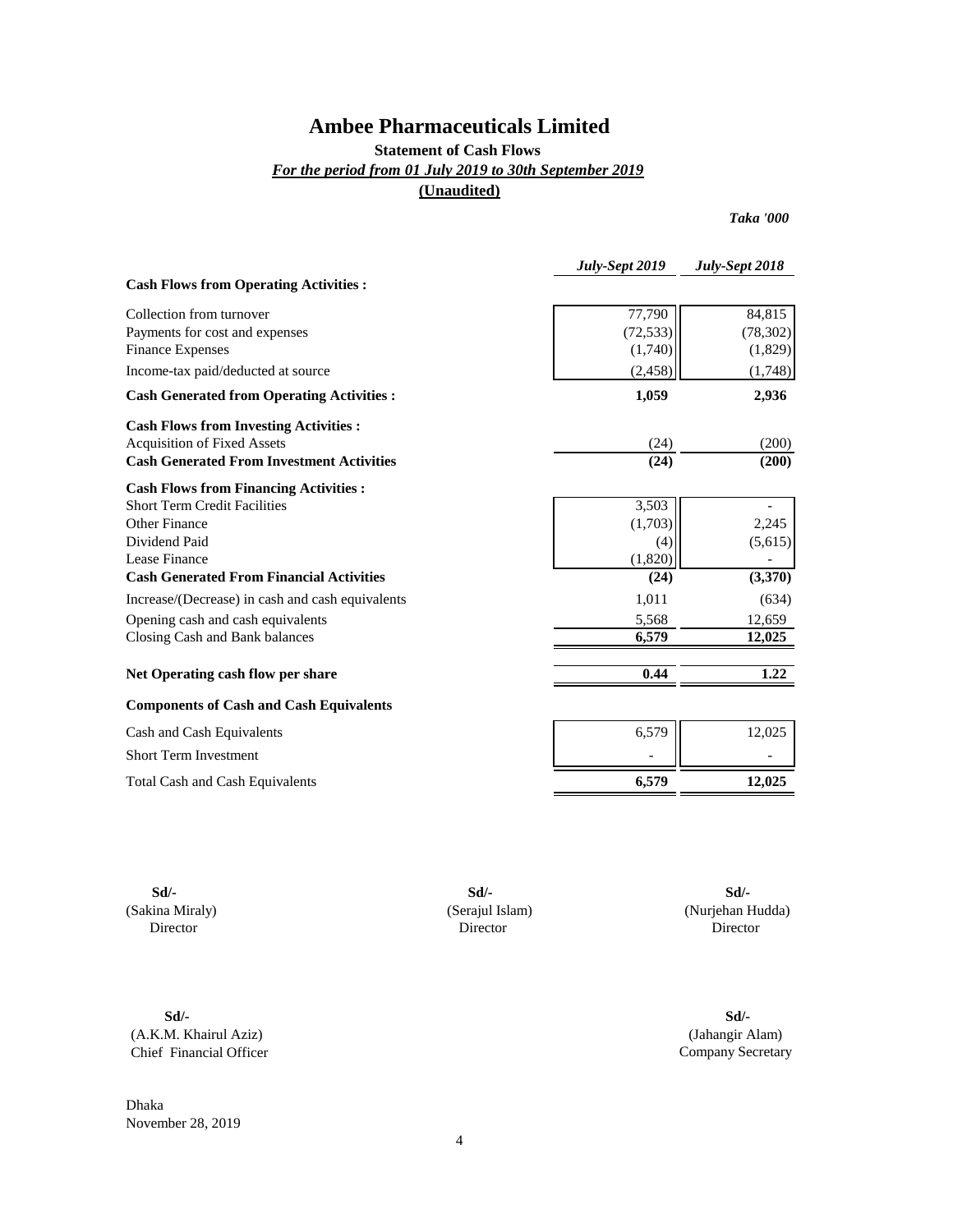#### **3.00 PROPERTY, PLANT & EQUIPMENT :**

|                              |                  | CO <sub>S</sub> T             |                                    |                  |                | <b>DEPRECIATION</b> |                                    |                |                     |                                           |
|------------------------------|------------------|-------------------------------|------------------------------------|------------------|----------------|---------------------|------------------------------------|----------------|---------------------|-------------------------------------------|
| <b>Particulars</b>           | As on 01.07.2019 | Addition during the<br>period | Adjustment<br>during the<br>Period | As on 30.09.2019 | Rate<br>%      | As on 01.07.2019    | Adjustment<br>during the<br>period | For the period | As on<br>30.09.2019 | <b>Net Book Value as</b><br>on 30.09.2019 |
| <b>Existing Units -1</b>     |                  |                               |                                    |                  |                |                     |                                    |                |                     |                                           |
| Land                         | 49,033,738       |                               |                                    | 49,033,738       |                |                     | ٠                                  |                |                     | 49,033,738                                |
| Leasehold Land               | 1,215,803        |                               |                                    | 1,215,803        |                |                     | ٠                                  |                |                     | 1,215,803                                 |
| <b>Factory Building</b>      | 25,453,974       |                               |                                    | 25,453,974       | 2.5            | 13,955,963          | ٠                                  | 71,863         | 14,027,826          | 11,426,149                                |
| Plant and Machinery          | 61,668,702       |                               |                                    | 61,668,702       | $\overline{7}$ | 46,378,818          | $\overline{\phantom{a}}$           | 267,573        | 46,646,391          | 15,022,311                                |
| Deep Tube Well               | 1,368,000        |                               | $\overline{\phantom{a}}$           | 1,368,000        | 15             | 1,102,066           | $\overline{\phantom{a}}$           | 9,973          | 1,112,039           | 255,961                                   |
| Diesel Generating Set        | 446,500          |                               |                                    | 446,500          | 15             | 348,415             | $\overline{\phantom{a}}$           | 3,678          | 352,093             | 94,407                                    |
| Loose Tools                  | 98,001           | ٠                             | $\sim$                             | 98,001           | 15             | 94,179              | $\overline{\phantom{a}}$           | 143            | 94,322              | 3,679                                     |
| Laboratory Equipment         | 3,200,156        |                               | $\sim$                             | 3,200,156        | 10             | 2,275,411           | $\overline{\phantom{a}}$           | 23,119         | 2,298,530           | 901,626                                   |
| Electrical Installation      | 556,455          |                               | $\sim$                             | 556,455          | 10             | 226,304             | $\overline{\phantom{a}}$           | 8,254          | 234,558             | 321,897                                   |
| Laboratory Glass Ware        | 41,626           | ٠                             | $\sim$                             | 41,626           | 15             | 41,486              | $\overline{\phantom{a}}$           | 5              | 41,491              | 135                                       |
| Production Equipment         | 1,220,541        | $\overline{\phantom{a}}$      |                                    | 1,220,541        | 10             | 804,565             | $\overline{\phantom{a}}$           | 10,399         | 814,964             | 405,577                                   |
| Transport and Vehicles       | 12,530,135       |                               | $\sim$                             | 12,530,135       | 20             | 9,168,261           | $\overline{\phantom{a}}$           | 168,094        | 9,336,355           | 3,193,780                                 |
| Motorcycle                   | 38,662,774       |                               | $\sim$                             | 38,662,774       | 20             | 20,855,115          | $\overline{\phantom{a}}$           | 890,383        | 21,745,498          | 16,917,276                                |
| Furniture and Fixtures       | 3,510,681        |                               | $\sim$                             | 3,510,681        | 10             | 2,599,894           | $\overline{\phantom{a}}$           | 22,770         | 2,622,664           | 888,017                                   |
| Office Equipment             | 12,403,336       | 23,500                        | $\sim$                             | 12,426,836       | 15             | 9,537,314           | $\sim$                             | 108,357        | 9,645,671           | 2,781,165                                 |
| Office By-cycles             | 15,962           | $\overline{\phantom{a}}$      |                                    | 15,962           | 20             | 15,670              | $\overline{\phantom{a}}$           | 15             | 15,685              | 277                                       |
| Books                        | 98,060           | $\overline{\phantom{a}}$      | $\sim$                             | 98,060           | 15             | 89,937              | $\overline{\phantom{a}}$           | 305            | 90,242              | 7,818                                     |
| <b>Sub Total</b>             | 211,524,444      | 23,500                        | $\overline{\phantom{a}}$           | 211,547,944      |                | 107,493,398         | $\overline{\phantom{a}}$           | 1,584,930      | 109,078,329         | 102,469,616                               |
| Injectable (Ampoule) Unit -2 |                  |                               |                                    |                  |                |                     |                                    |                |                     |                                           |
| <b>Factory Building</b>      | 3,627,409        | $\overline{\phantom{a}}$      |                                    | 3,627,409        | 2.5            | 1,248,468           | $\overline{a}$                     | 59,474         | 1,307,942           | 2,319,467                                 |
| Plant and Machinery          | 9,221,953        | $\overline{\phantom{a}}$      | $\sim$                             | 9,221,953        | $\overline{7}$ | 6,721,229           | $\sim$                             | 175,051        | 6,896,280           | 2,325,673                                 |
| Production Equipment         | 80,500           | $\overline{\phantom{a}}$      | $\overline{\phantom{a}}$           | 80,500           | 10             | 64,491              | $\sim$                             | 1,601          | 66,092              | 14,408                                    |
| Transport and Vehicles       | 2,235,000        | ٠                             | $\sim$                             | 2,235,000        | 20             | 2,186,032           | $\overline{\phantom{a}}$           | 9,794          | 2,195,826           | 39,174                                    |
| Furniture and Fixture        | 930,903          | $\overline{\phantom{a}}$      | $\sim$                             | 930,903          | 10             | 775,749             | $\overline{\phantom{a}}$           | 15,515         | 791,264             | 139,639                                   |
| <b>Sub Total</b>             | 16,095,765       | $\overline{a}$                | $\overline{\phantom{a}}$           | 16,095,765       |                | 10,995,969          | $\overline{\phantom{a}}$           | 261,434        | 11,257,403          | 4,838,362                                 |
|                              |                  |                               |                                    |                  |                |                     |                                    |                |                     |                                           |
| September 30, 2019 Tk.       | 227,620,209      | 23,500                        | $\overline{\phantom{a}}$           | 227,643,709      |                | 118,489,367         | $\overline{\phantom{a}}$           | 1,846,364      | 120,335,731         | 107,307,977                               |
| June 30, 2019 Tk.            | 221,482,359      | 5,771,000                     | $\overline{\phantom{a}}$           | 227,253,359      |                | 101,579,761         | $\sim$                             | 9.054.335      | 110.634.097         | 116,619,262                               |

| Note : Depreciation Charged to :   |      | 30-09-2019 | 30-06-2019 |
|------------------------------------|------|------------|------------|
| Cost of Goods Sold (Note - 8)      |      | 656.441    | 1.976.748  |
| Administrative Expenses (Note - 9) |      | . 189.924  | 5.878.525  |
|                                    | $-1$ |            | $   -$     |

Tk. 1,846,363 7,855,273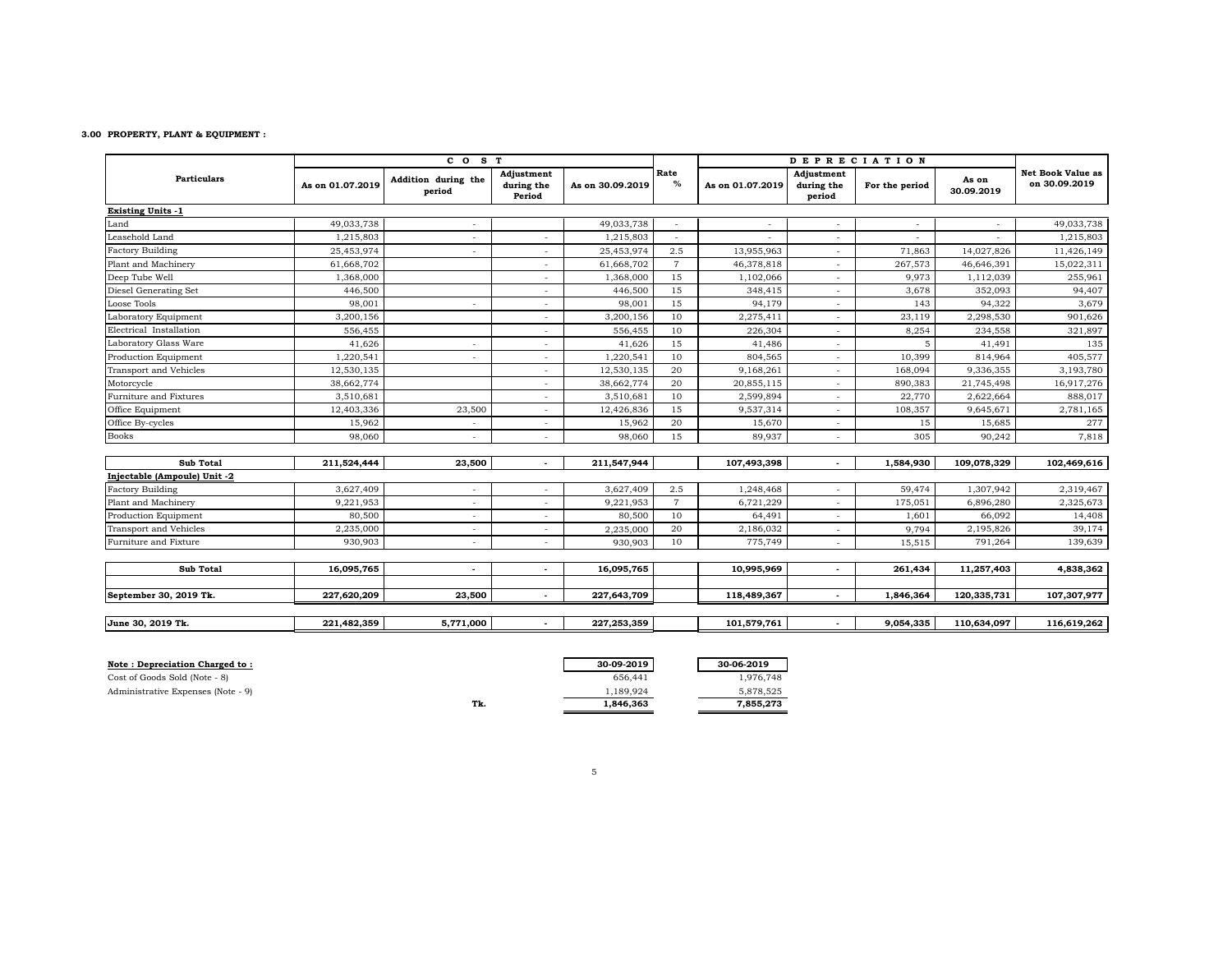### Ambee Pharmaceuticals Limited Selected Notes to the Financial Statement (Un-audited) For the 1st Quarter ended September 30,2019

#### **1.00 About the Company**

The Ambee Pharmaceuticals Limited (the "Company") was incorporated in Bangladesh as a Public Company on 4th February, 1976. It commenced commercial operation in 1978 and went for public issue of shares in 1986. The shares of the Company are listed in the Dhaka and Chittagong Stock Exchanges of Bangladesh.

The registered office of the Company is located at 184/1, Tejgaon I/A, Dhaka – 1208 and the manufacturing plant is located at same place at 184/1, Tejgaon I/A, Dhaka – 1208.

The principal activities of the Company were manufacturing of pharmaceuticals drugs and medicines and sales thereof.

The Company has 07 Sales center in all over the Bangladesh in different distrcts to keep the Company's Sales, marketing, distribution and financial activities vibrant and dynamic.

#### **2.00 Basis of preparation of Financial Statements**

These Financial Statements should be read in conjuction with the Annual Financial Statements as on 30 June 2019, as they provide an update of previously reported information .

The accounting policies and presentation used are consistent with those used in the Annual Financial Statements have been the Financial Statements have been prepared in accourdance with the International Financial Reporting Stansards (IFRSs). Where necessary, the comparative figures have been reclassified or extended from the previously reported interim Financial Statements to take into account any presentational changes made in the Annual Financial Statements or in these Interim Financial Statements.

The presentation of the Interim Financial Statements requires management to make estimates and assumptions that affect the reported amounts of revenues, expenses, assets and liabilities at the date of the Interim Financial Statements. If in the future such estimates and assumptions, which are based on management's best judjement at the date of Interim Financial statements, deviate from the actual, the original estimates and assumptions will be modified as appropriate in the period in which the circumstances change.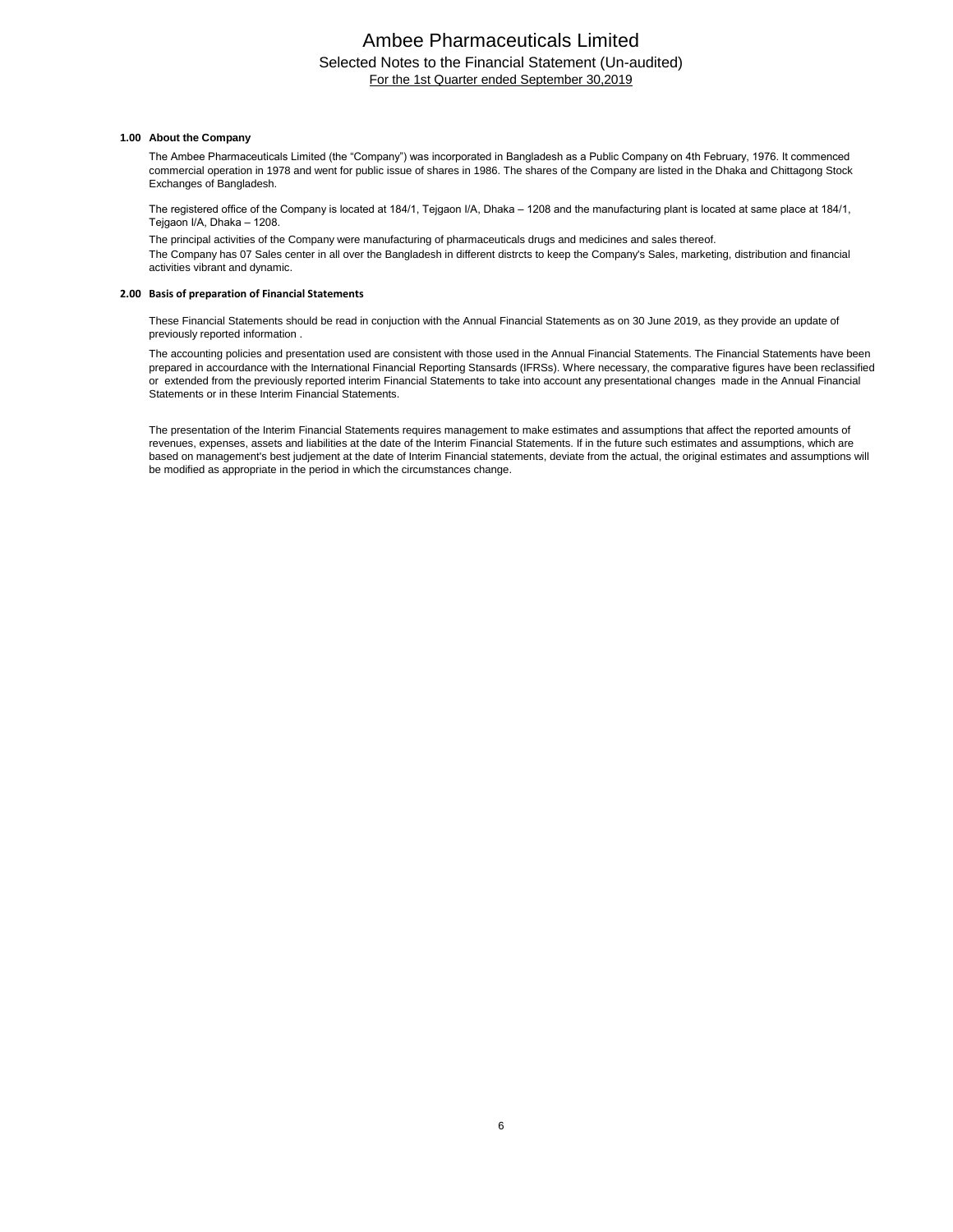| 4.00 Inventories                                                                                     | As at Sept.<br>30,2019 | As at June<br>30, 2019 |
|------------------------------------------------------------------------------------------------------|------------------------|------------------------|
| Raw & Packing materials<br>(including Work in Process, Promotional Materials & Materials in Transit) | 87,468                 | 78,053                 |
| Finished goods                                                                                       | 58,320<br>145,788      | 66,475<br>144,528      |
| 5.00 Advances, Deposits and Pre-payments                                                             |                        |                        |
| a) Advances                                                                                          | 76,984                 | 75,211                 |
| b) Deposit and Prepayments                                                                           | 4,067<br>81,051        | 3,503<br>78,714        |
| a) Advances                                                                                          |                        |                        |
| Advances to staff<br><b>Advance Rent</b>                                                             | 1,165<br>341           | 1,701<br>341           |
| Income tax                                                                                           | 46,816                 | 44,358                 |
| Against purchases and expenses                                                                       | 9,130                  | 9,555                  |
| Associated Undertaking<br>Sub total                                                                  | 19,532<br>76,984       | 19,256<br>75,211       |
| b) Deposit and Prepayments                                                                           |                        |                        |
| VAT deposit<br>L/C Margin                                                                            | 1,031<br>1,699         | 1,334<br>832           |
| Guarantee Margin                                                                                     | 21                     | 21                     |
| <b>Other Deposits</b>                                                                                | 1,291                  | 1,291                  |
| Pre-payments<br>Sub total                                                                            | 25<br>4,067            | 25<br>3,503            |
|                                                                                                      |                        |                        |
| 6.00 Cash & Cash Equivalents                                                                         |                        |                        |
| In hand                                                                                              | 5,025                  | 3,940                  |
| At banks:<br>In current account                                                                      | 1,554<br>1,473         | 1,628<br>1,547         |
| In in-operative account                                                                              | 81<br>6,579            | 81<br>5,568            |
| 7.00 Lease Finance                                                                                   |                        |                        |
| A. Non-Current Portion                                                                               | 1,257                  | 1,800                  |
|                                                                                                      | 1,257                  | 1,800                  |
| <b>B.</b> Current Position                                                                           | 3,026                  | 4,303                  |
|                                                                                                      | 3,026                  | 4,303                  |
| <b>Lease Finance</b>                                                                                 |                        |                        |
| Loan from GSP Finance                                                                                | 4,283                  | 6,103                  |
| Less: Current Portion of long term loan being payable within one year                                | (3,026)                | (4, 303)               |
|                                                                                                      | 1,257                  | 1,800                  |
| Gross Finance Lease- minimum lease liability                                                         |                        |                        |
| Within one year                                                                                      | 3,449                  | 4,878                  |
| After one year<br>Total                                                                              | 1,404<br>4,854         | 2,010<br>6,888         |
|                                                                                                      |                        |                        |
| Less: Future finance charges on finance lease liability<br>Present Value of Finance Lease liability  | 571<br>4,283           | 785<br>6,103           |
|                                                                                                      |                        |                        |
| This consist of as follows:                                                                          |                        |                        |
| Within one year                                                                                      | 3,026                  | 4,303                  |
| Within two to five years                                                                             | 1,257                  | 1,800                  |

Total Present Value of Finance Lease liability **4,283 6,103**